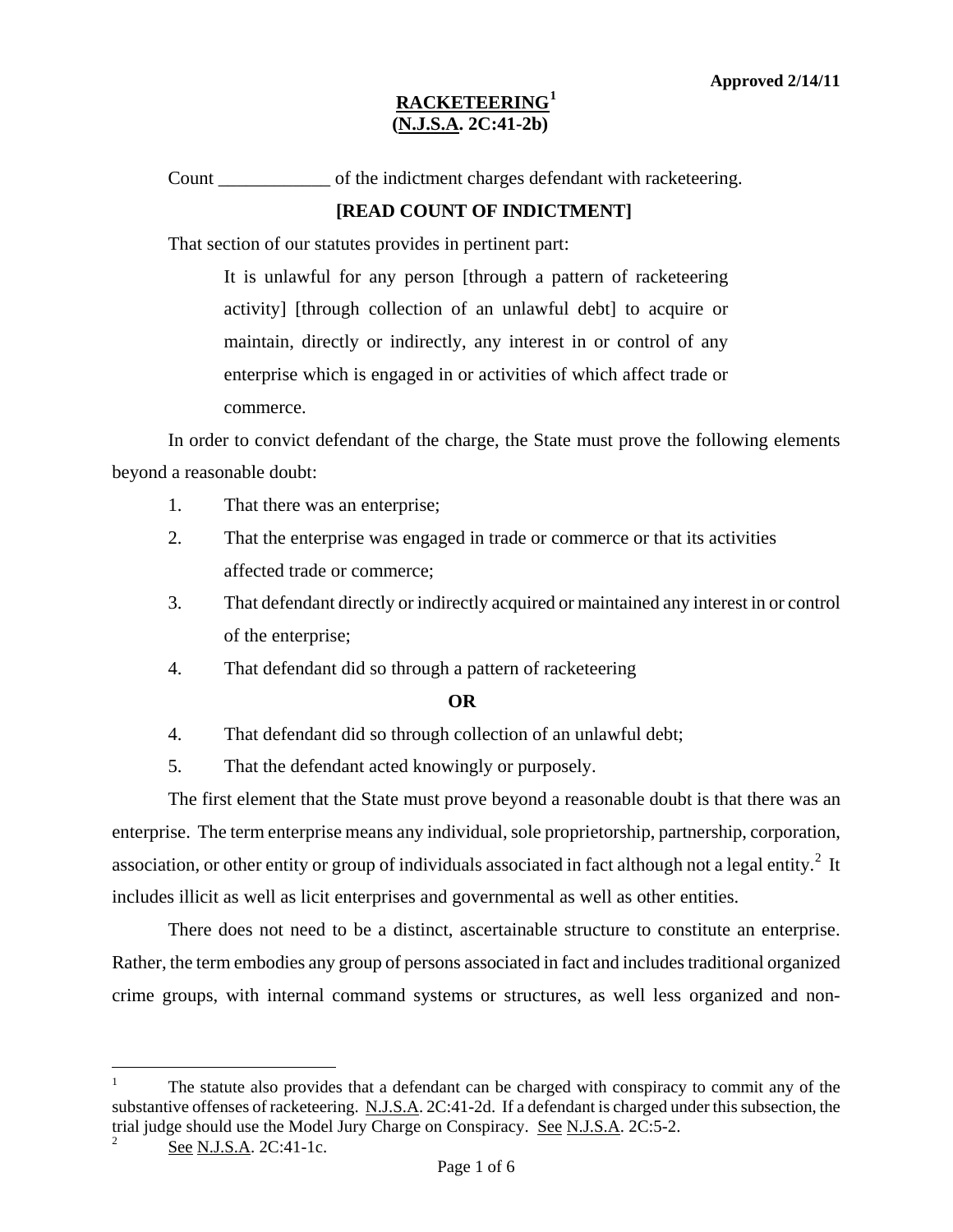#### **RACKETEERING N.J.S.A. 2C:41-2b)**

traditional criminal groups. While the term is broad, it targets only organized crime type activities that are substantial in nature.<sup>[3](#page-0-2)</sup>

The enterprise must have an organization, the hallmark of which consists in the kinds of interactions that become necessary when a group, to accomplish its goal(s), divides among its members tasks that are necessary to achieve a common purpose. The division of labor and the separation of functions undertaken by the participants serve as the distinguishing marks of the enterprise because when a group divides and assembles its labors in order to accomplish its criminal purposes, it must necessarily engage in a high degree of planning, cooperation and coordination, and, in effect, constitute itself as an organization.<sup>[4](#page-1-0)</sup>

Evidence of an ascertainable structure will support an inference that the group engaged in carefully planned or highly coordinated criminal activity and thus, will support the conclusion that an enterprise existed. But apart from an organization's structure, the focus of the evidence must be on the number of people involved, their knowledge of the objectives of the association, how they associated with each other, whether they each performed discrete roles in carrying out the scheme, the level of planning involved, how decisions were made, the coordination involved in implementing decisions and how frequently the group engaged in incidents or committed acts of racketeering activity and the length of time between the acts. $5$ 

The second element that the State must prove beyond a reasonable doubt is that the enterprise engaged in trade or commerce in New Jersey or that the activities affected trade or commerce in New Jersey.<sup>[6](#page-1-2)</sup> The terms "trade or commerce" include any type of economic activity that relates to services or commodities.

The third element that the State must prove beyond a reasonable doubt is that the defendant directly or indirectly acquired or maintained any interest in or control of the enterprise. Maintain means to carry on, to keep up, to continue.<sup>[7](#page-1-3)</sup>

i<br>Li

<span id="page-1-4"></span> $3 \text{ State v. Ball}, 141 \text{ N. J}.$  142, 161 (1995), cert. denied sub nom. Mocco v. New Jersey, 516 U.S. 1075, 116 S.Ct. 779 (1996).

<span id="page-1-0"></span> $\frac{4}{5}$  State v. Ball, 141 N.J. at 162.

<span id="page-1-1"></span>State v. Ball, 141 N.J. at 162-63.

<span id="page-1-3"></span><span id="page-1-2"></span><sup>6</sup> State v. Casilla, 362 N.J. Super. 554, 565 (App. Div.), certif. denied, 178 N.J. 251 (2003) (State must prove that enterprise engaged in trade or commerce in New Jersey or affected trade or commerce in New Jersey).

State v. Kittrell, 145 N.J. 112, 122 (1996).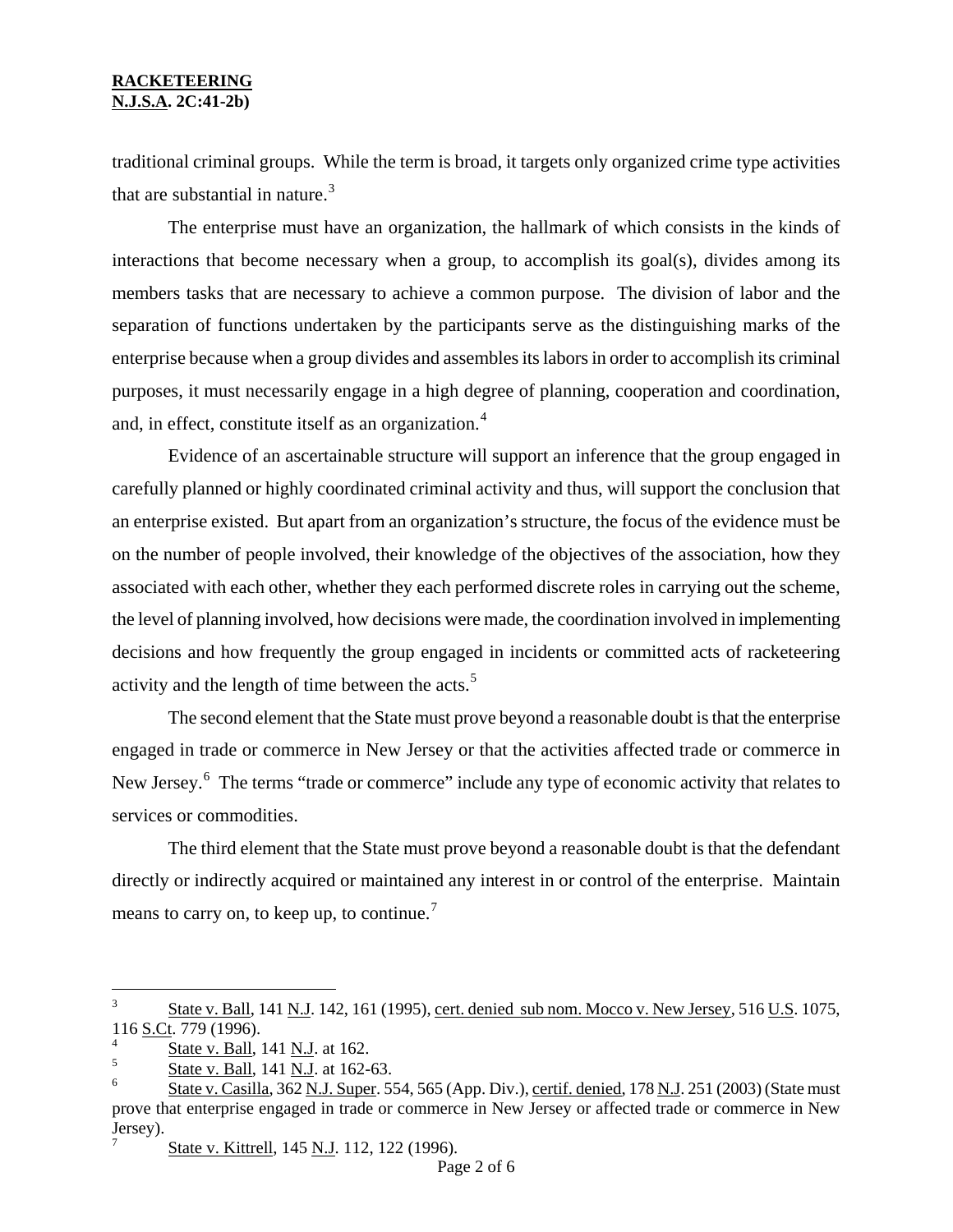### **RACKETEERING N.J.S.A. 2C:41-2b)**

The fourth element that the State must prove beyond a reasonable doubt is that defendant directly or indirectly acquired or maintained any interest in or control of the enterprise through a pattern of racketeering. A pattern of racketeering requires the State to prove beyond a reasonable doubt (1) that defendant engaged in at least two incidents of racketeering conduct, one of which must have occurred after June 5, 1981, and the last of which must have occurred within 10 years of a prior incident of racketeering activity, $^8$  $^8$  and (2) that the incidents of racketeering activity embrace criminal conduct that has either the same or similar purposes, results, participants or victims or methods of commission or are otherwise interrelated by distinguishing characteristics and are not isolated incidents.

The concept of pattern of racketeering activity is not designed to punish mere repeated offenses. To be a pattern, there must be more than a string of two or more similarly-committed crimes. There must be some degree of relatedness, of continuity or threat of continuity. You should use a totality of the circumstances approach, considering factors such as the number of unlawful acts, the length of time over which the acts were committed, the similarity of the acts, the number of victims, the number of perpetrators and the character of the unlawful activity in determining whether a pattern existed.

There may be incidents that occur sequentially over time. This criminal activity must encompass incidents of criminal conduct that are not disconnected or isolated. Incidents of racketeering that occur sequentially, to overcome any inference that they are totally disconnected or isolated, must exhibit some temporal connection or continuity over time.<sup>[9](#page-2-0)</sup>

In this case, the State alleges that the incidents of racketeering activity were [Charge elements of substantive crimes or, if already charged, remind jurors of those definitions].<sup>[10](#page-2-1)</sup> The State must prove beyond a reasonable doubt that defendant committed [at least two of] these crimes and that the crimes he/she committed were a continuing series of crimes that

 $\,8\,$ The statute excludes from the 10 year period any time the defendant spent in prison. N.J.S.A. 2C:41-1(d)(1). If this is relevant in a case, the parties and trial court should discuss a way to inform the jury of that fact without unduly prejudicing the defendant.

<span id="page-2-0"></span> $\frac{9}{10}$  State v. Ball, 141 N.J. at 167-69.

<span id="page-2-2"></span><span id="page-2-1"></span>The crimes or conduct which are eligible for racketeering activity are set forth in N.J.S.A. 2C:41-1a(1) and (2). Note that N.J.S.A. 2C:41-1a(1) was amended in 1995, 1999, 2003, 2005 and 2007 to add various crimes to those eligible for racketeering activity. Inclusion in the indictment of a crime which was not in effect at the time of the alleged offense could raise an ex post facto issue, at least in the absence of a continuing crime.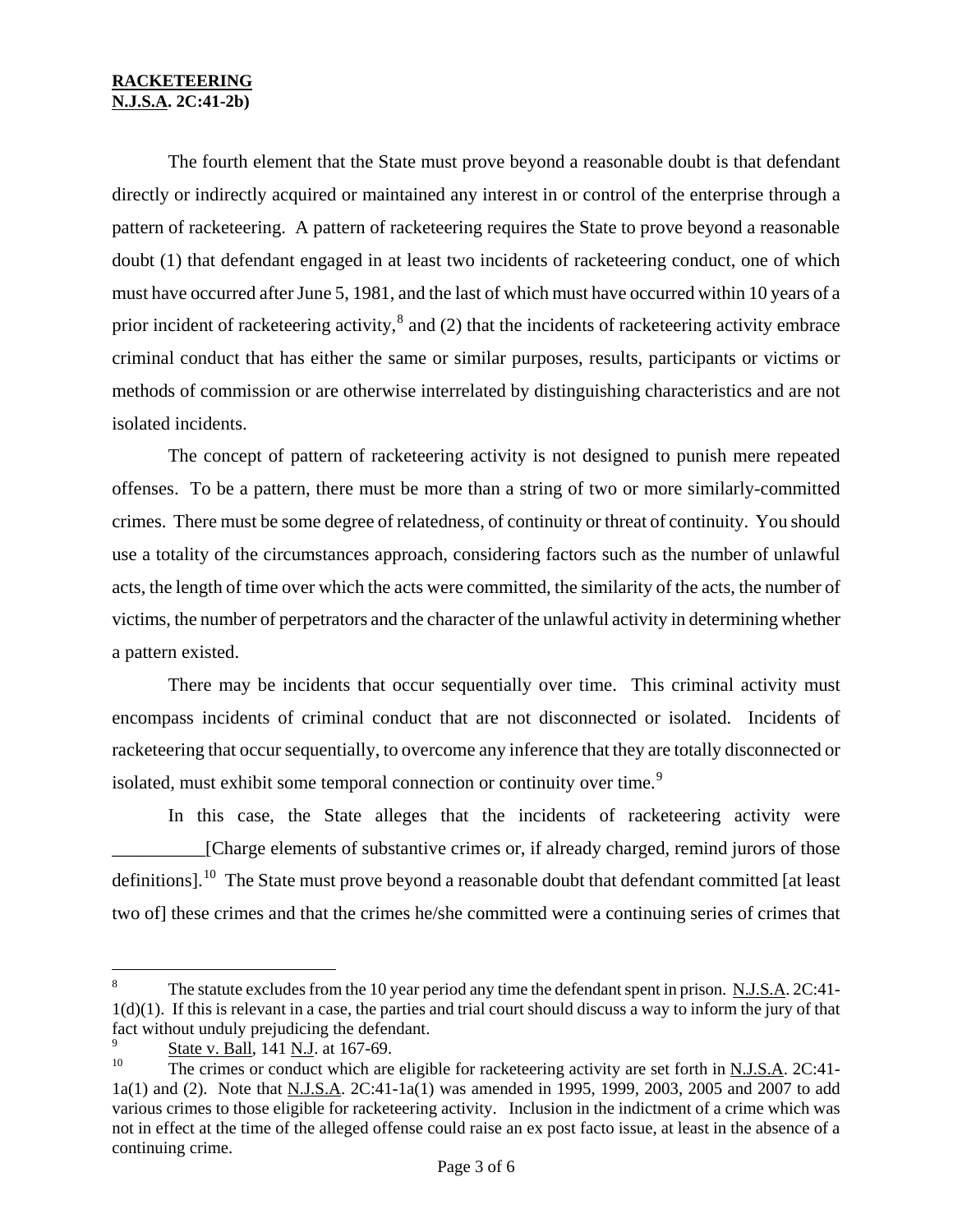constitute a pattern of racketeering. You must unanimously agree about the crimes defendant committed.

While the pattern of racketeering activity is a separate and distinct element from the element of enterprise, nevertheless, evidence that serves to prove one element may also be considered in determining whether the State has proven the other. In other words, evidence that proves the existence of the enterprise need not be distinct or different from the proof that establishes the pattern of racketeering activity.<sup>[11](#page-2-2)</sup>

### **OR**

The fourth element that the State must prove beyond a reasonable doubt is that defendant acquired or maintained, directly or indirectly, any interest in or control of the enterprise through collection of unlawful debt. Unlawful debt means a debt which was incurred or contracted in gambling activity which was in violation of the law of the United States, a state or political subdivision or which is unenforceable under state or federal law in whole or in part as to principal or interest because of the laws relating to usury.<sup>[12](#page-3-0)</sup>

The fifth element that the State must prove beyond a reasonable doubt is that defendant acted purposely or knowingly. A person acts purposely with respect to the nature of his/her conduct or the result of that conduct if it is his/her conscious object to engage in conduct of that nature or to cause such a result. A person acts purposely with respect to attendant circumstances if the person is aware of the existence of such circumstances or believes or hopes that they exist. "With purpose," "designed," "with design," or equivalent terms have the same meaning.

A person acts knowingly with respect to the nature of his/her conduct or the attendant circumstances if he/she is aware that the conduct is of that nature or that such circumstances exist or the person is aware of a high probability of their existence. A person acts knowingly with respect to a result of the conduct if he/she is aware that it is practically certain that the conduct will cause a result. "Knowing," "with knowledge," or equivalent terms have the same meaning.

<span id="page-3-1"></span><span id="page-3-0"></span>Purposely and knowingly are states of mind that cannot be seen and can only be determined by inference from conduct, words or acts. Therefore, it is not necessary that the State produce witnesses to testify that a defendant said that he/she purposely or knowingly did something. His/Her purpose or knowledge may be gathered from his/her acts and conduct, from all that he/she said and

 $11$ State v. Ball, 141 N.J. at 161-62.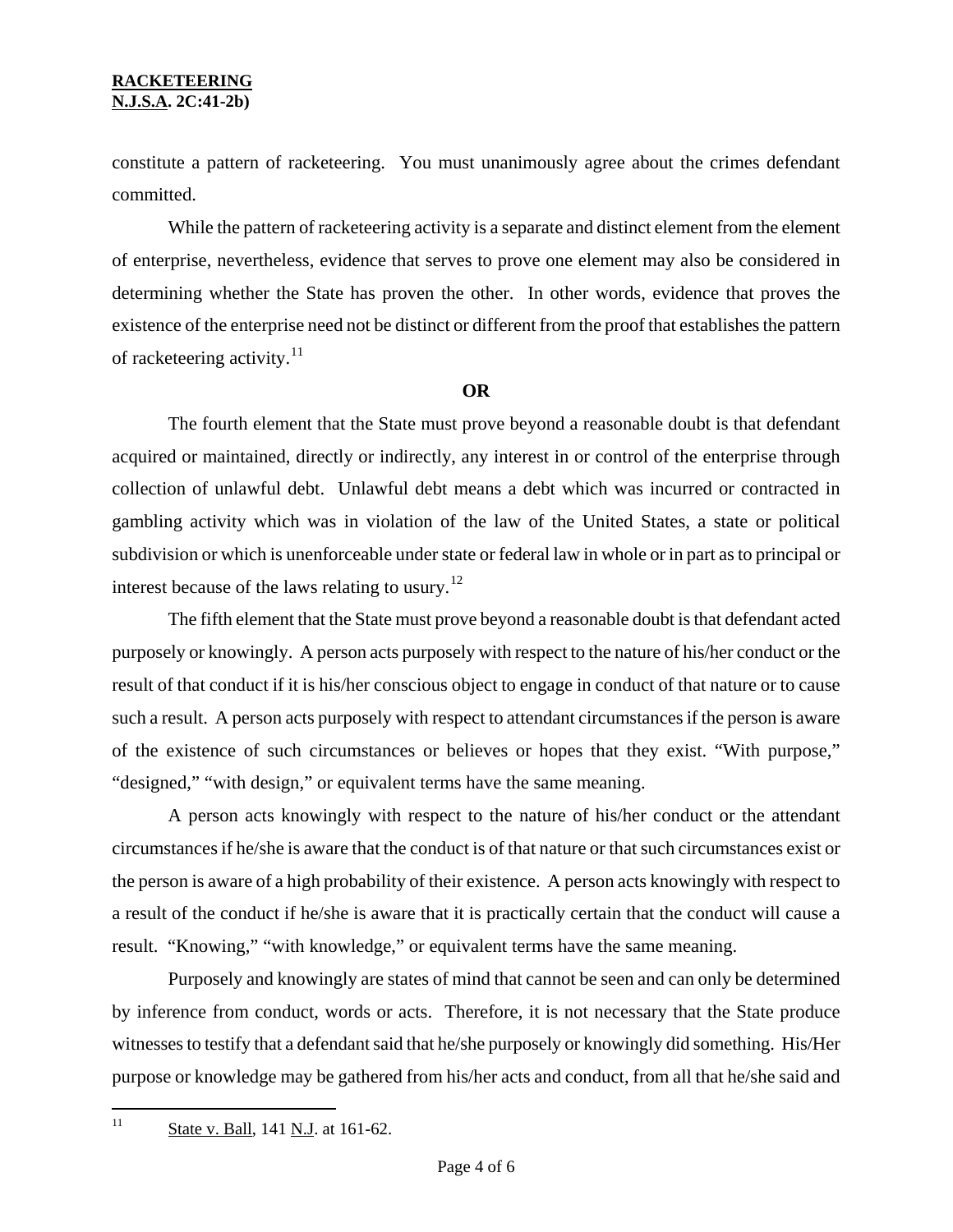did at the particular time and place, and from all the surrounding circumstances reflected in the testimony [and evidence adduced at trial].

If the State has proven every element beyond a reasonable doubt, then you must find the defendant guilty. If the State has failed to prove any element beyond a reasonable doubt, then you must find the defendant not guilty.

# **[CHARGE IF APPROPRIATE]**[13](#page-3-1)

If you find defendant guilty of racketeering beyond a reasonable doubt, you must go on to consider whether the State has proven beyond a reasonable doubt that the pattern of racketeering activity involved a crime of violence. Here, the State alleges that the racketeering activity involved the violent crime of  $\frac{1}{2}$ 

If you find that the State has proven beyond a reasonable doubt that the racketeering activity involved the violent crime of health contains the you must find defendant guilty of racketeering involving a crime of violence. If you find that the State has failed to prove beyond a reasonable doubt that the racketeering activity involved the violent crime of \_\_\_\_\_\_\_\_\_\_\_\_\_\_\_, then you must find defendant not guilty of racketeering involving a crime of violence and guilty of racketeering.

#### **OR**

If you find defendant guilty of racketeering beyond a reasonable doubt, you must go on to consider whether the State has proven beyond a reasonable doubt that the pattern of racketeering activity involved the use of a firearm. A firearm means [choose appropriate] any handgun, rifle, shotgun, machine gun, automatic or semi-automatic rifle, or any gun, device or instrument in the nature of a weapon from which may be fired or ejected any solid projectable ball, slug, pellet, missile or bullet, or any gas, vapor or other noxious thing, by means of a cartridge or shell or by the action of an explosive or the igniting of flammable or explosive substances. It shall also include, without limitation, any firearm which is in the nature of an air gun, spring gun or pistol or other weapon of a similar nature in which the propelling force is a spring, elastic band, carbon dioxide,

 $12$  $\frac{12}{13}$  See N.J.S.A. 2C:41-1e.

<sup>13</sup> The racketeering statute provides that racketeering is ordinarily a second degree crime, but is a first degree crime when the defendant violates any provision of N.J.S.A. 2C:41-2 which involves a crime of violence, the use of firearms or a crime of the first degree.  $\underline{N.J.S.A}$ . 2C:41-3a.

<span id="page-4-0"></span>Presumably, the "crimes of violence" already have been charged to the jury. If not, the trial court must charge the jury on the elements of the crimes. See State v. MacIlwraith, 344 N.J. Super. 544, 548 (App.